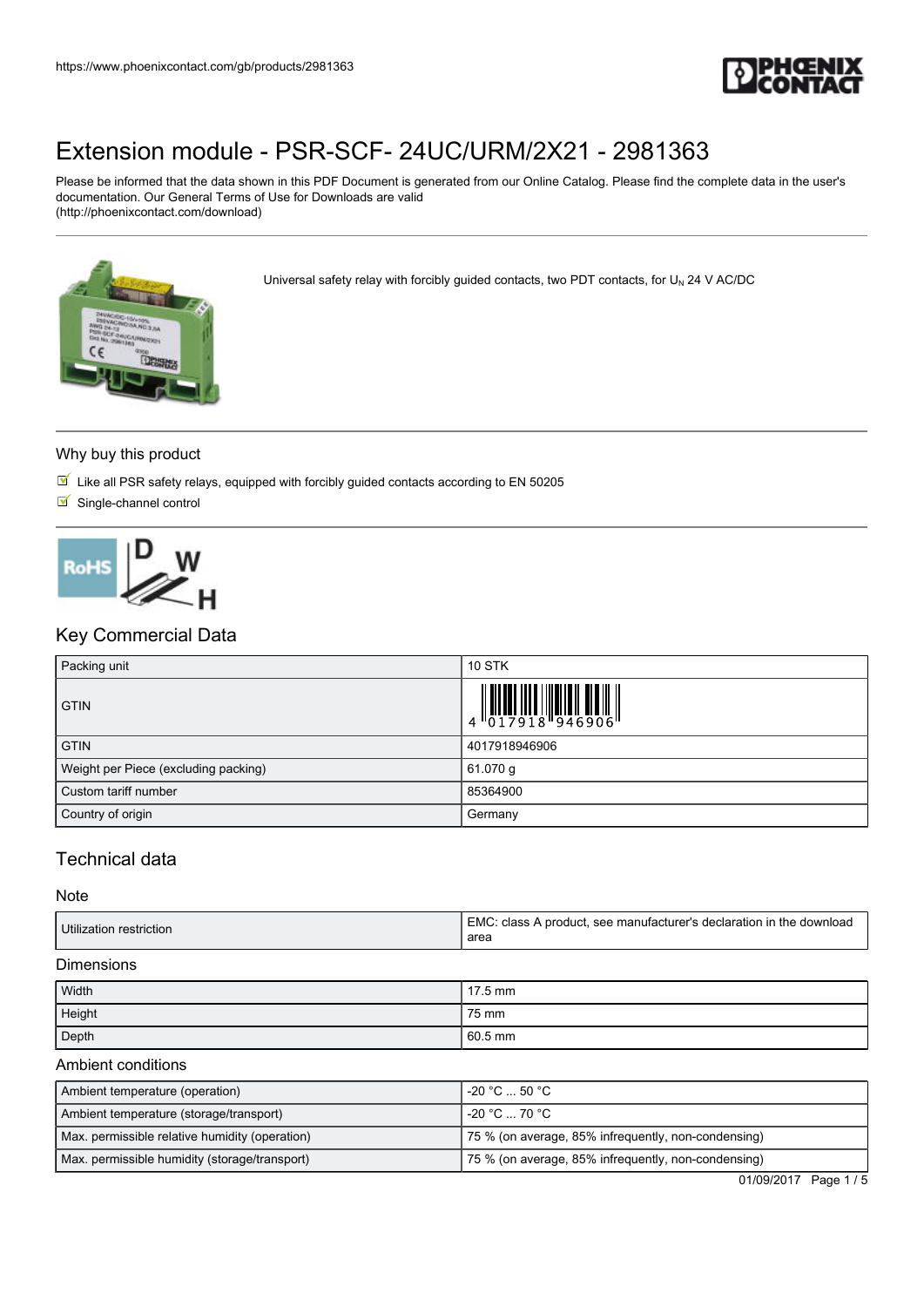

# Technical data

## Ambient conditions

| Shock                 | 15g                             |
|-----------------------|---------------------------------|
| Vibration (operation) | 10 Hz 150 Hz, 2g                |
| Maximum altitude      | $\leq$ 2000 m (Above sea level) |

#### Input data

| Nominal input voltage U <sub>N</sub>      | 24 V AC/DC       |
|-------------------------------------------|------------------|
| Input voltage range in reference to $U_N$ | 0.851.1          |
| Typical input current at $U_{N}$          | 30 mA            |
| Typical response time                     | 10 <sub>ms</sub> |
| Typical release time                      | 10 <sub>ms</sub> |

#### Output data

| Contact type                                 | 2 PDT                             |
|----------------------------------------------|-----------------------------------|
| Contact material                             | AgNi                              |
| Minimum switching voltage                    | 15 V AC/DC                        |
| Maximum switching voltage                    | 250 V AC/DC                       |
| Limiting continuous current                  | 5 A (N/O contact)                 |
|                                              | 3.5 A (N/C contact)               |
| Inrush current, minimum                      | 10 mA                             |
| Maximum inrush current                       | 6 A                               |
| Interrupting rating (ohmic load) max.        | 144 W (24 V DC, $\tau$ = 0 ms)    |
|                                              | 288 W (48 V DC, $\tau$ = 0 ms)    |
|                                              | 88 W (110 V DC, $\tau$ = 0 ms)    |
|                                              | 110 W (220 V DC, $\tau$ = 0 ms)   |
|                                              | 1500 VA (250 V AC, $\tau$ = 0 ms) |
| Maximum interrupting rating (inductive load) | on request                        |
| Switching capacity min.                      | 0.24 W                            |
| Output fuse                                  | 6 A gL/gG NEOZED (N/O contact)    |
|                                              | 4 A gL/gG NEOZED (N/C contact)    |

#### **General**

| Relay type              | Electromechanical relay with forcibly guided contacts in accordance with<br>EN 50205 |
|-------------------------|--------------------------------------------------------------------------------------|
| Mechanical service life | Approx. $10^7$ cycles                                                                |
| Nominal operating mode  | 100% operating factor                                                                |
| Net weight              | 61.07 g                                                                              |
| Mounting type           | DIN rail mounting                                                                    |
| Mounting position       | any                                                                                  |
| Degree of protection    | <b>IP20</b>                                                                          |
| Housing color           | green                                                                                |

## Connection data

| method      | connection |
|-------------|------------|
| Connection. | Crow       |
|             |            |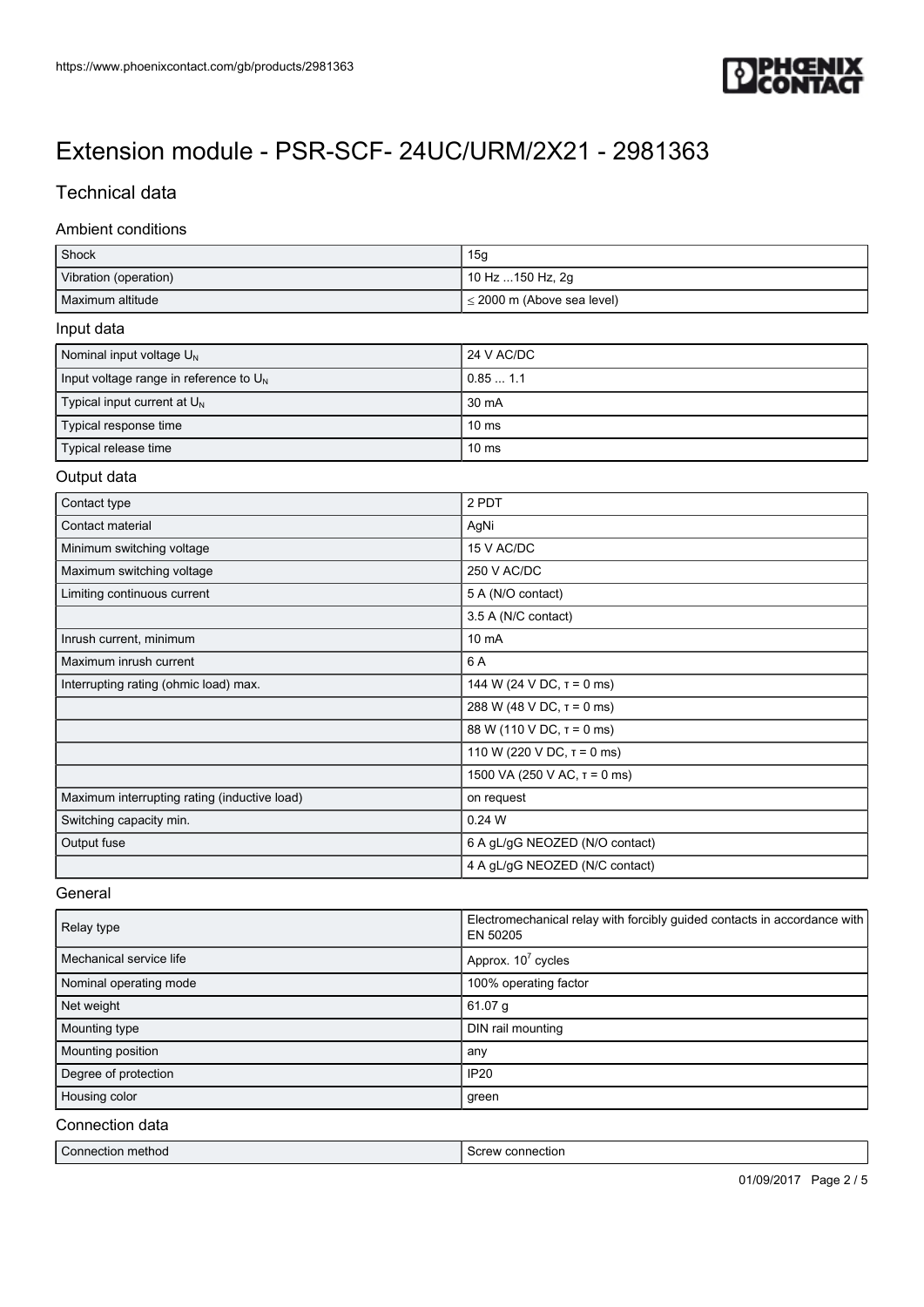

# Technical data

#### Connection data

| pluggable                             | no                    |
|---------------------------------------|-----------------------|
| Conductor cross section solid min.    | $0.2$ mm <sup>2</sup> |
| Conductor cross section solid max.    | $2.5$ mm <sup>2</sup> |
| Conductor cross section flexible min. | $0.2$ mm <sup>2</sup> |
| Conductor cross section flexible max. | $2.5$ mm <sup>2</sup> |
| Conductor cross section AWG min.      | 24                    |
| Conductor cross section AWG max.      | 12                    |
| Stripping length                      | $7 \text{ mm}$        |
| Screw thread                          | M3                    |

# Standards and Regulations

| Shock                          | 15g                                                                                                                           |
|--------------------------------|-------------------------------------------------------------------------------------------------------------------------------|
| Designation                    | Air clearances and creepage distances between the power circuits                                                              |
| Standards/regulations          | DIN EN 50178/VDE 0160                                                                                                         |
|                                | EN 50205                                                                                                                      |
| Rated insulation voltage       | 250 V                                                                                                                         |
| Rated surge voltage/insulation | 4 kV / Basic isolation, (safe isolation, reinforced insulation and 6 kV<br>between input circuit and enabling current paths.) |
| Degree of pollution            | 2                                                                                                                             |
| Overvoltage category           | -111                                                                                                                          |
| Vibration (operation)          | 10 Hz  150 Hz, 2g                                                                                                             |

## Environmental Product Compliance

| l China RoHS l | Environmentally Friendly Use Period = 50                                                               |
|----------------|--------------------------------------------------------------------------------------------------------|
|                | For details about hazardous substances go to tab "Downloads",<br>Category "Manufacturer's declaration" |

# Drawings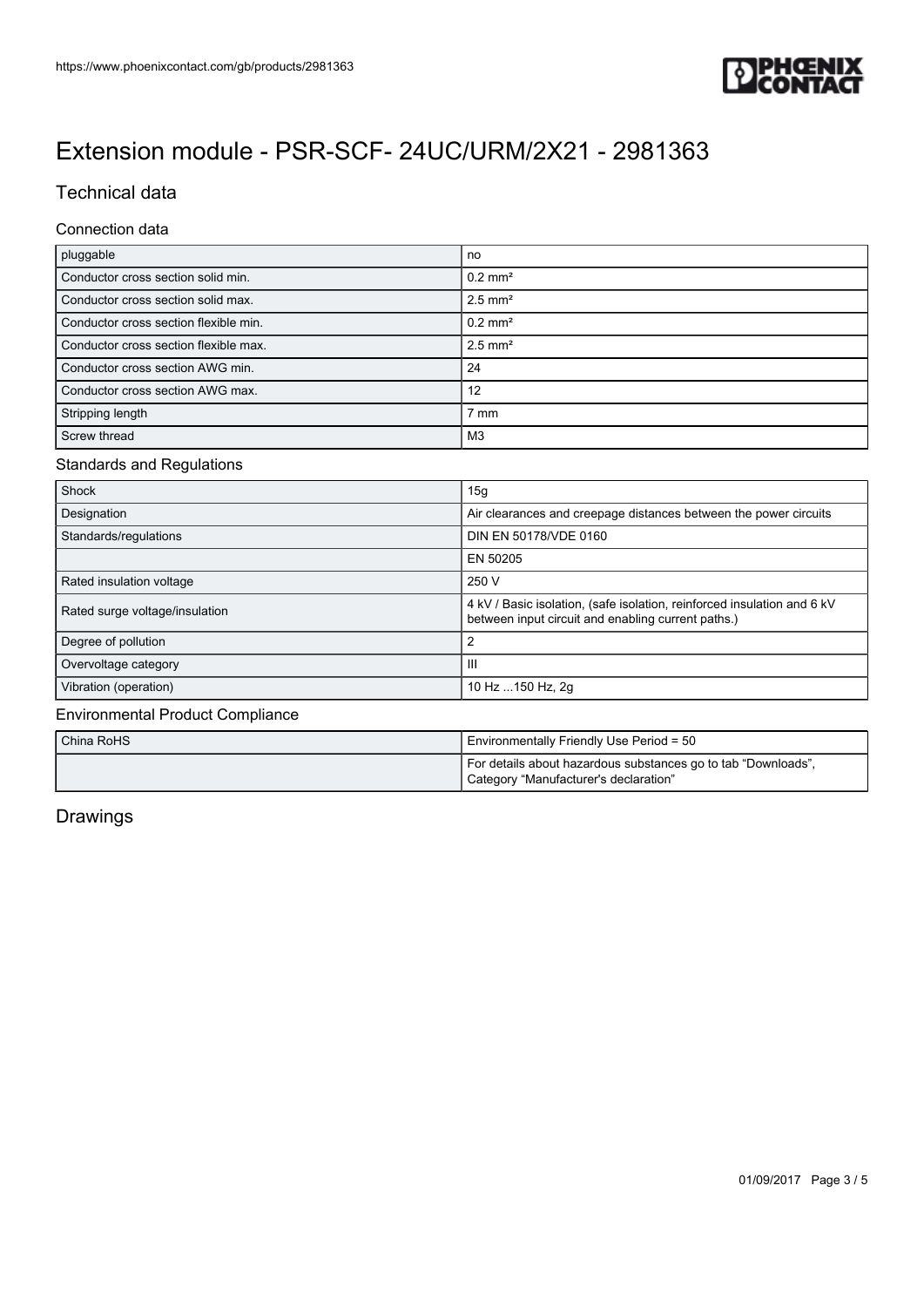

# [Extension module - PSR-SCF- 24UC/URM/2X21 - 2981363](https://www.phoenixcontact.com/gb/products/2981363) (gb/products/2981363)<br>**11 22 21 June 1: FR-SCF - 24 UC/URM/2X21 - 2981363**<br>Juct drawing Circuit diagram (gb/products/2981363)<br>**Ie - PSR-SCF- 24UC/URM/2X21 - 2981363**<br>
<br>
luct drawing circuit diagram<br>
<u>11 22 21</u><br>
<br> **14 12 24**



Product drawing

Circuit diagram



Pin assignment

# **Classifications**

## eCl@ss

| eCl@ss 4.0 | 27371102 |
|------------|----------|
| eCl@ss 4.1 | 27371102 |
| eCl@ss 5.0 | 27371901 |
| eCl@ss 5.1 | 27371901 |
| eCl@ss 6.0 | 27371819 |
| eCl@ss 7.0 | 27371819 |
| eCl@ss 8.0 | 27371601 |
| eCl@ss 9.0 | 27371601 |

#### ETIM

| <b>ETIM 2.0</b> | EC001449 |
|-----------------|----------|
| <b>ETIM 3.0</b> | EC001449 |
| <b>ETIM 4.0</b> | EC001449 |
| <b>ETIM 5.0</b> | EC001437 |
| <b>ETIM 6.0</b> | EC001437 |

#### UNSPSC

| UNSPSC 6.01          | 30211901 |
|----------------------|----------|
| <b>UNSPSC 7.0901</b> | 39121501 |
| <b>UNSPSC 11</b>     | 39121501 |
| <b>UNSPSC 12.01</b>  | 39121501 |
| UNSPSC 13.2          | 39122334 |